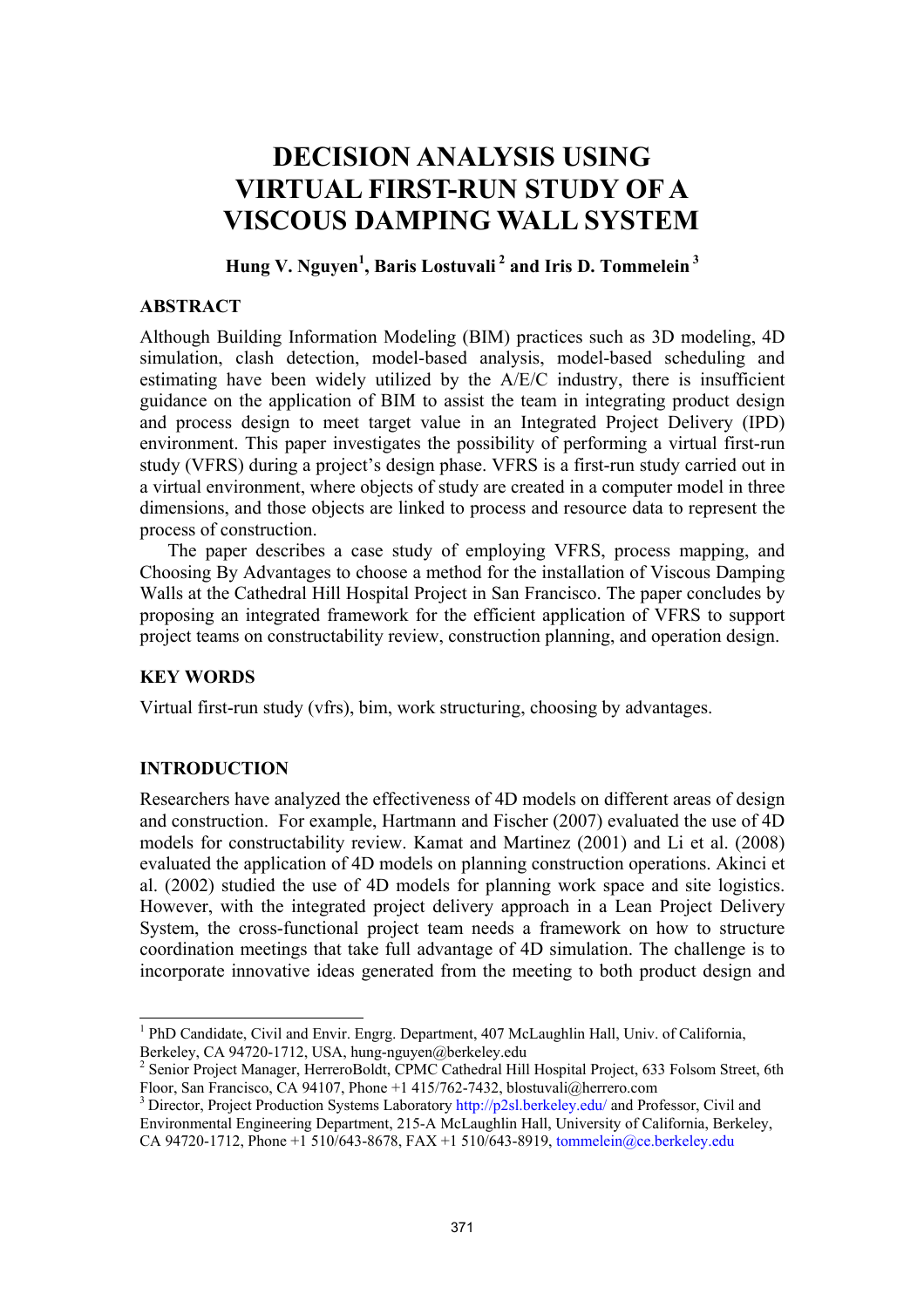process design in order to streamline fabrication, logistics, and construction/installation processes.

The objective of this study is to investigate the possibility of performing a firstrun study in a virtual environment during a project's design phase. A researcher of the Project Production Systems Laboratory  $(P^2SL)$ , who is the first author of this paper, worked for one year as a member of Virtual Design and Construction team at the Cathedral Hill Hospital Project (CHH) to help establish a framework for introducing 4D models to facilitate supply chain coordination meetings. This researcher became part of the project team, collecting data through observations, interviews, and document analysis while participating in the implementation of the experiment and helping make adjustments to the experimental process. This paper presents a VFRS framework established by the team and its application in a Viscous Damping Wall (VDW) case study. The installation of VDWs required coordination of multiple specialty contractors (trade partners), such as the Structural Engineer of Record (SEOR), VDW fabricator, shipping company, hoisting subcontractor, and steel structure supplier. The VDW presented a coordination challenge for logistics and field operations thus the Integrated Project Delivery (IPD) team at the CHH project wanted to further explore different methods for their installation. A detailed description of the implementation of VFRS to evaluate installation alternatives of VDW is provided to illustrate its effectiveness. As a result of this study, the structural cluster team has successfully coordinated companies across the VDW supply chain and incorporated their innovative ideas in the evaluation and selection of a VDW installation process.

## **BACKGROUND**

#### **CATHEDRAL HILL HOSPITAL (CHH) PROJECT**

CHH is a new Acute Care and Women's and Children's hospital in San Francisco, California. The owner is the California Pacific Medical Center (CPMC), an affiliate of Sutter Health. The project is budgeted at \$1.7 billion with 912,000 building gross square feet. Design of the CHH began in 2007 and the project is expected to be completed by 2015. At the time of this publication, the project was in its preconstruction phase.

To support lean thinking, the CPMC team developed its own relational contract called Integrated Form of Agreement (IFOA) (Lichtig 2005). The IFOA created the contractual and financial framework to facilitate the effective collaboration between architects, engineers, specialty contractors, and supply chain members. According to this agreement, all costs such as labor, overhead, materials, and purchased equipment will be reimbursed at actual cost. Profit is a negotiated lump sum and to be paid per schedule. The owner jointly with all other key members on the IPD team put a certain portion of their fee into a shared risk pool. The shared risk pool is paid to IPD team members if the project cost is less than or equal to the Estimated Maximum Price (EMP) (aka. allowable cost). If project cost exceeds the EMP, the shared risk pool will be used to repay the owner. IPD team members will not be liable to the owner for damages, claims, expenses and/or liabilities in excess of the total amount deposited in the IPD Team shared risk pool account. With this arrangement, Sutter has removed all but a small quantified amount of risk from the project for IPD team members (IPDT 2007). This brings the freedom for team members to collaborate and focus their effort in maximizing overall values of the project instead of trying to optimize their own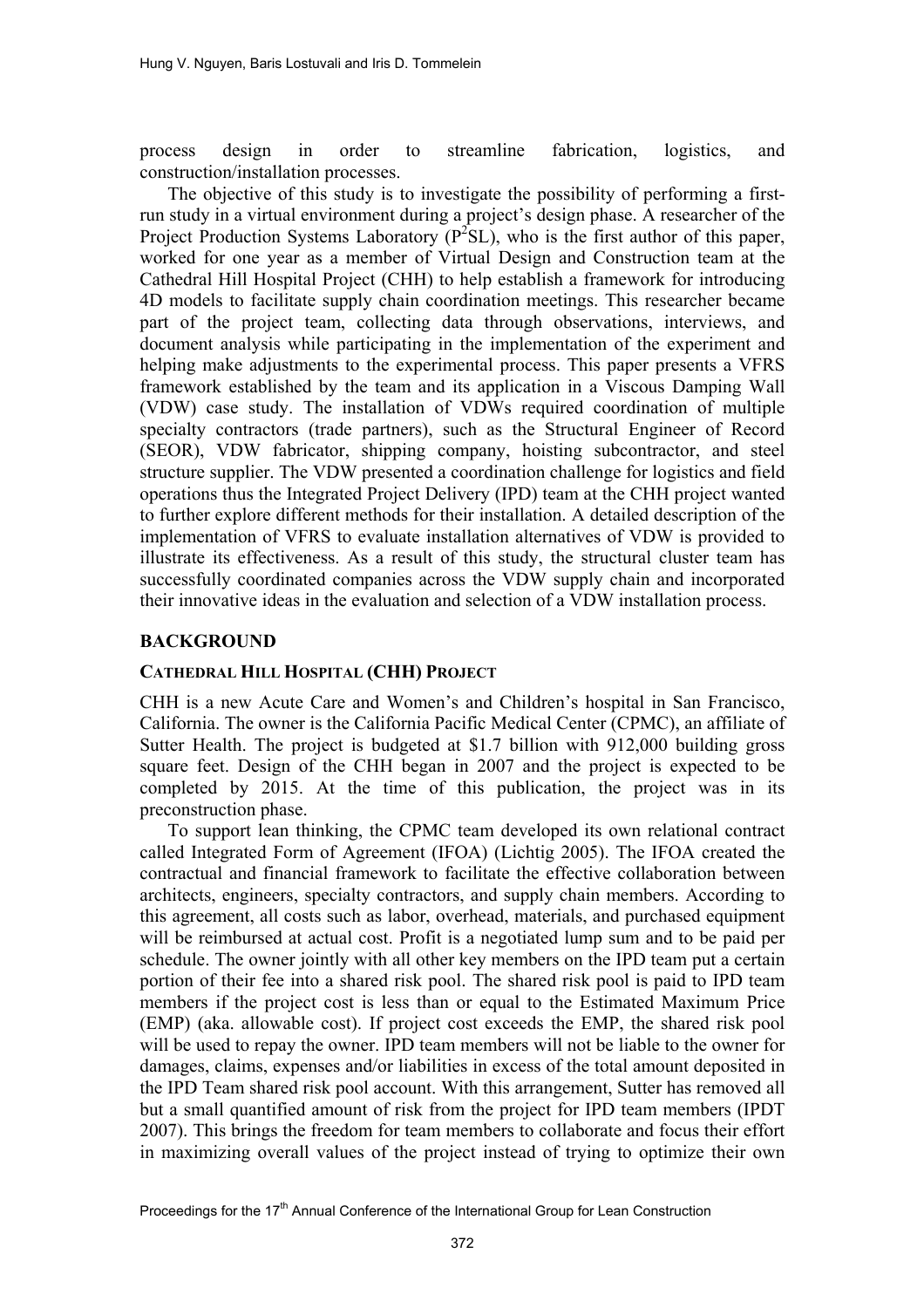operations. During the design phase, team collaboration efforts were orchestrated through a Target Value Design process.

## **TARGET VALUE DESIGN (TVD)**

Target Value Design (TVD) is a broadened concept of Target Costing (Ballard 2006). TVD encompasses key principles including: target costing, work structuring, setbased design, collaboration, and collocation (Macomber et al. 2007). The aim of TVD is to maximize value generation while remaining within the allowable budget. With the focus on "value", TVD covers additional design criteria beyond cost, including constructability, time, process design, design collaboration, etc. (Lichtig 2005). The IPD team at CHH project specified target value from the project definition phase. The target value included both target cost and project goals that are to be achieved within the target cost. TVD spans from project definition phase to design phase and it help steer design team to meet established design criteria. This effort may result in shifting costs from the construction phase to the design phase, or between target cost categories (Lostuvali et al. 2009).

To implement the TVD process, cross-functional teams (clusters) of designers and specialty contractors (trade partners) met on a weekly basis to coordinate the design of major building components and systems. Continuous value analysis and cost updates took place within the cross-functional teams for monitoring estimated costs against target costs. For components or systems which pose potential challenges to fabrication, logistics, or installation, such as the VDW system in this case study, the team needed to organize design and construction coordination meeting to address supply chain issues and identify an optimum integration of a product and process design alternatives that meet specified value targets.



Figure 1: Viscous Damping Wall Composition (In Courtesy of

# **Viscous Damping Wall (VDW)**

Figure 2: A 3D Rendering of A VDW on Structural Steel. Captions: (1) and (2) Columns; (3) Lower Girder; (4) Upper Girder; (5) VDW; (6) T Shaped Steel to Connect Girders and the VDW.

 $\odot$ 

Dynamic Isolation System, Inc.)

A VDW consists of an inner steel plate connected to an upper floor, a steel tank connected to a lower floor, and viscous fluid in the gap between them as shown in

 $\odot$ 

 $\odot$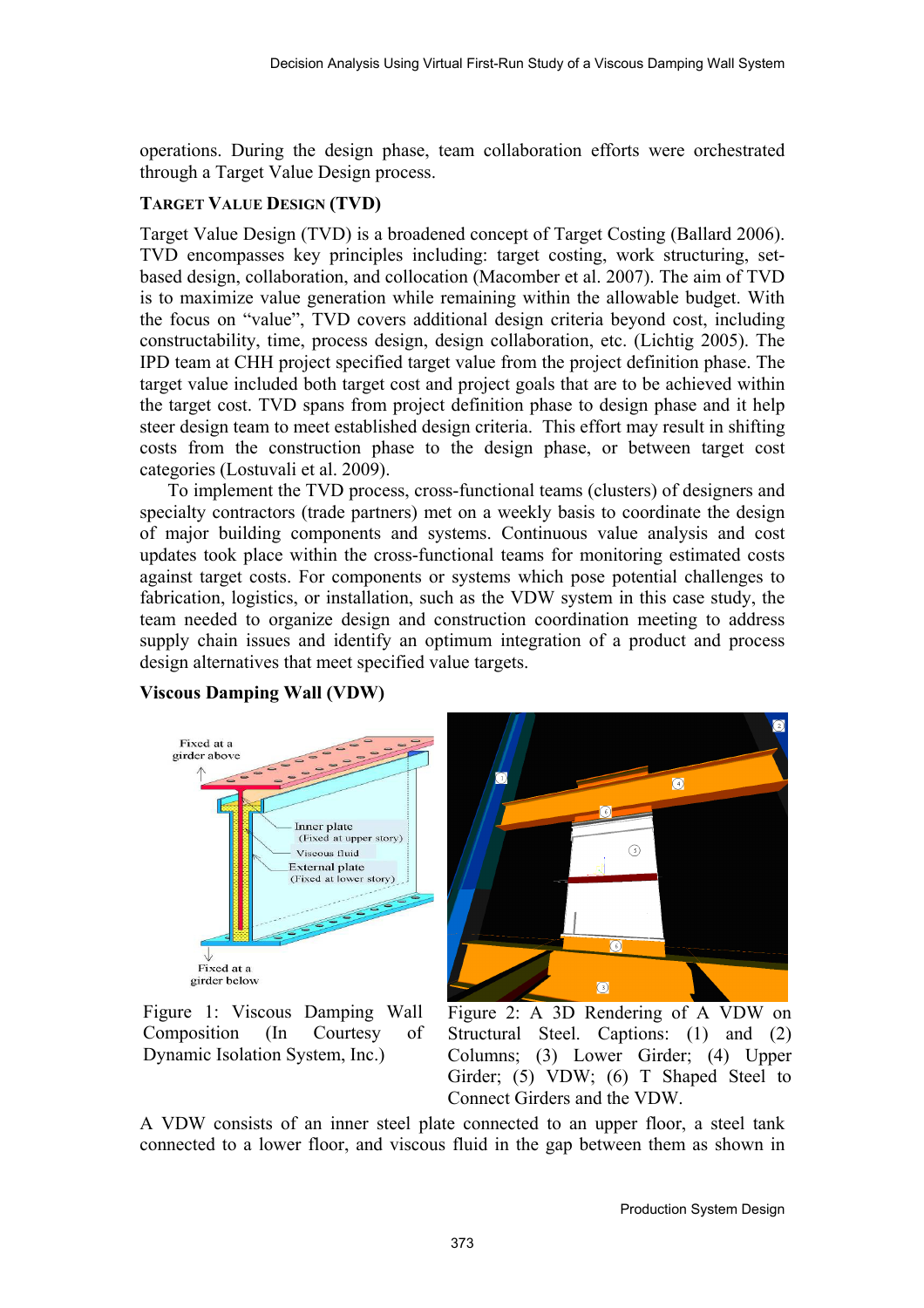Figure 1. During seismic excitation, the relative floor movement causes the inner steel plate to move inside the viscous fluid. The damping force from the shearing action of the fluid is dependent on the displacement and velocity of the relative motion. VDWs are used to reduce seismic accelerations and wind induced vibration. Although they have been widely used in Japan, to our knowledge CHH is the first project in the United States to use VDW system. The VDW system was selected because it provides better performance when compared to a conventional steel moment resisting system (Parrish et al. 2008). VDWs are connected to the frame along the base and top of the damping wall unit, distributing the seismic forces more evenly to the structure through a longer connection. VDWs help reduce the inter-story lateral floor movements and seismic accelerations, thereby reducing the overall quantity of structural steel required to resist such movements if using a conventional steel moment resisting frame. CHH will comprise 155 units of VDWs in the current structural design, standardized to three different sizes of 7'x 9', 7'x 10', and 7'x 12' to match with different floor to floor heights.

## **VIRTUAL FIRST-RUN STUDY (VFRS)**

In a conventional project management characterized by decomposition (i.e., using WBS), designers often leave interface resolution, such as dealing with issues of scope gap and scope overlap, to the builders (Tsao et al. 2004). While the design of each part may appear to be reasonable and logical upon inspection, the design of the overall assembly may actually be far from optimal. The uncertainties and errors created during design may prove to be detrimental to performance during installation (Tommelein et al. 1999). Ballard (1999) and Ballard et al. (2001) introduced work structuring principles to integrate product design and process design. Work structuring is defined as "the development of operation and process design in alignment with product design, the structure of supply chains, the allocation of resources, and design-for-assembly efforts with the goal of making work flow more reliable and quick while delivering value to the customer" (Ballard 2000).



Figure 3: Virtual First Run Study WORK FLOW

Ballard and Howell (1997) recommended the adaptation and use of Plan - Do - Check - Act (PDCA) cycle to study first runs of major operations during construction phase. According to the Lean Construction Institute (LCI 2008), a first-run study is a "trial execution of a process in order to determine the best means, methods,

Proceedings for the 17<sup>th</sup> Annual Conference of the International Group for Lean Construction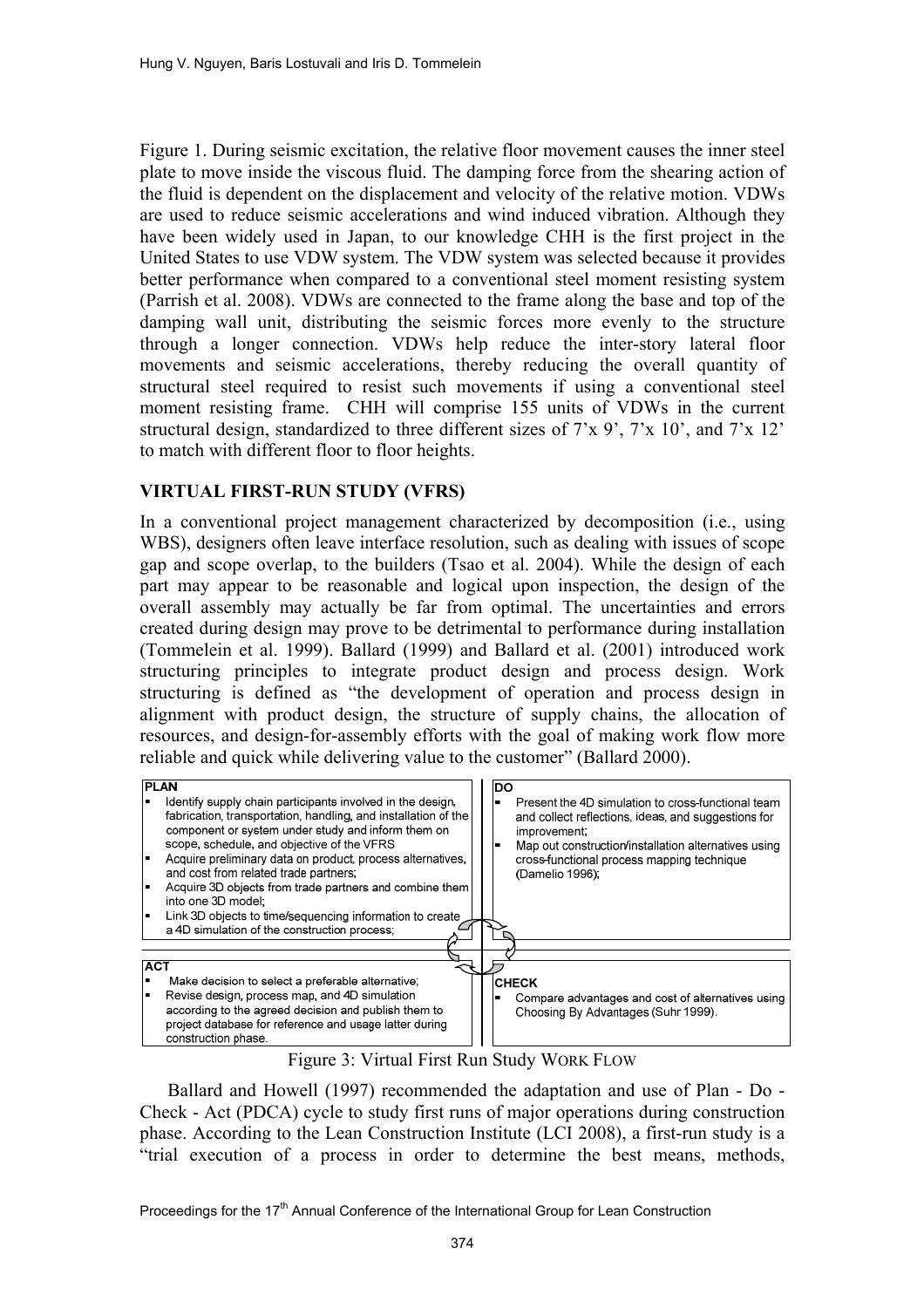sequencing, etc. to perform it". This paper investigates the possibility of performing virtual first-run study (VFRS) early on during design phase. VFRS is defined as a first-run study carried out in a virtual environment, where objects of study are virtually created in three dimensions and those objects are linked to scheduling information to represent the sequence of construction. While first-run study helps with process design during construction phase, VFRS is intended to help integrate product and process design during design phase. Figure 3 illustrates the VFRS work flow experimented in this case study.

#### **IDENTIFYING PARTICIPANTS**

Participants of the VFRS included representatives of companies involved in the design, fabrication, and installation of VDWs: Degenkolb Engineers (Structural Engineering), Dynamic Isolation Systems (DIS), Inc. (Design and fabrication of VDWs), Herrick Steel, Inc.: (Fabrication and installation of structural steel), Charles Pankow Builders, Ltd. (Concrete works), and HerreroBoldt (General Contractor).

## **VDW INSTALLATION ALTERNATIVES**

The following descriptions of VDW installation alternatives refer to Figure 2. At the factory, the inner plate and the external plate of a VDW are temporarily attached so that the height of the VDW unit is shorter than the distance between the surfaces of the T shaped steel (6). The VDW is then filled with viscous fluid and transported to a storage area. By researching the installation of VDWs in construction projects in Japan, structural cluster figured out three alternatives as summarised in Table 1.

| <b>Alternative 1</b>                                                                                                                                                                                                                                      | <b>Alternative 2</b>                                                                                                                                                                                                                                                    | <b>Alternative 3</b>                                                                                                                                                                                                |
|-----------------------------------------------------------------------------------------------------------------------------------------------------------------------------------------------------------------------------------------------------------|-------------------------------------------------------------------------------------------------------------------------------------------------------------------------------------------------------------------------------------------------------------------------|---------------------------------------------------------------------------------------------------------------------------------------------------------------------------------------------------------------------|
| Pre-bolting                                                                                                                                                                                                                                               | Inserting                                                                                                                                                                                                                                                               | Sequential Installation                                                                                                                                                                                             |
| - Erect columns $(1)$ and $(2)$<br>- Bolt VDW (5) to upper girder<br>$(4)$ on ground<br>- Lift and install the upper girder<br>(with VDW unit) to columns<br>- Detach inner plate and external<br>plate<br>- Bolt external plate to lower<br>girder $(3)$ | - Erect columns $(1)$ and $(2)$<br>- Erect upper girder (4)<br>- Lift and insert VDW unit to<br>the gap between lower and<br>upper girders<br>- Bolt VDW to lower girder (3)<br>- Detach inner plate and external<br>plate<br>- Bolt inner plate to upper girder<br>(4) | - Erect columns $(1)$ and $(2)$<br>- Lift and bolt the VDW (5) unit<br>on lower girder $(3)$<br>- Erect upper girder (4)<br>- Detach inner plate and external<br>plate<br>- Bolt inner plate to upper girder<br>(4) |

Table 1: VDW Installation Alternatives

*Alternative 1- Pre-bolting:* After the lower girder (3) is in place, VDWs are shipped to the jobsite. An upper girder (4) is slowly set down on the top surface of a VDW (5) and these are bolted together. The upper girder and VDW unit are lifted up with a crane and attached to the building structure. Since the inner plate and external plate of the VDW are temporary combined with a clearance designed to be smaller than the actual clearance needed to reach the surface of the lower girder, a gap of about  $1\frac{1}{2}$ " remains between the bottom of a VDW and the surface of the lower girder. This leaves enough clearance to install the upper girder. It is necessary to de-attach the inner plate and the external plate; the external plate lowers slowly under the resistance of viscous fluid, which enable a precise installation of the external plate.

*Alternative 2- Inserting:* After columns (1) and (2), lower girder (3), and upper girder (4) are in place, the VDW will be inserted to the gap between lower and upper girders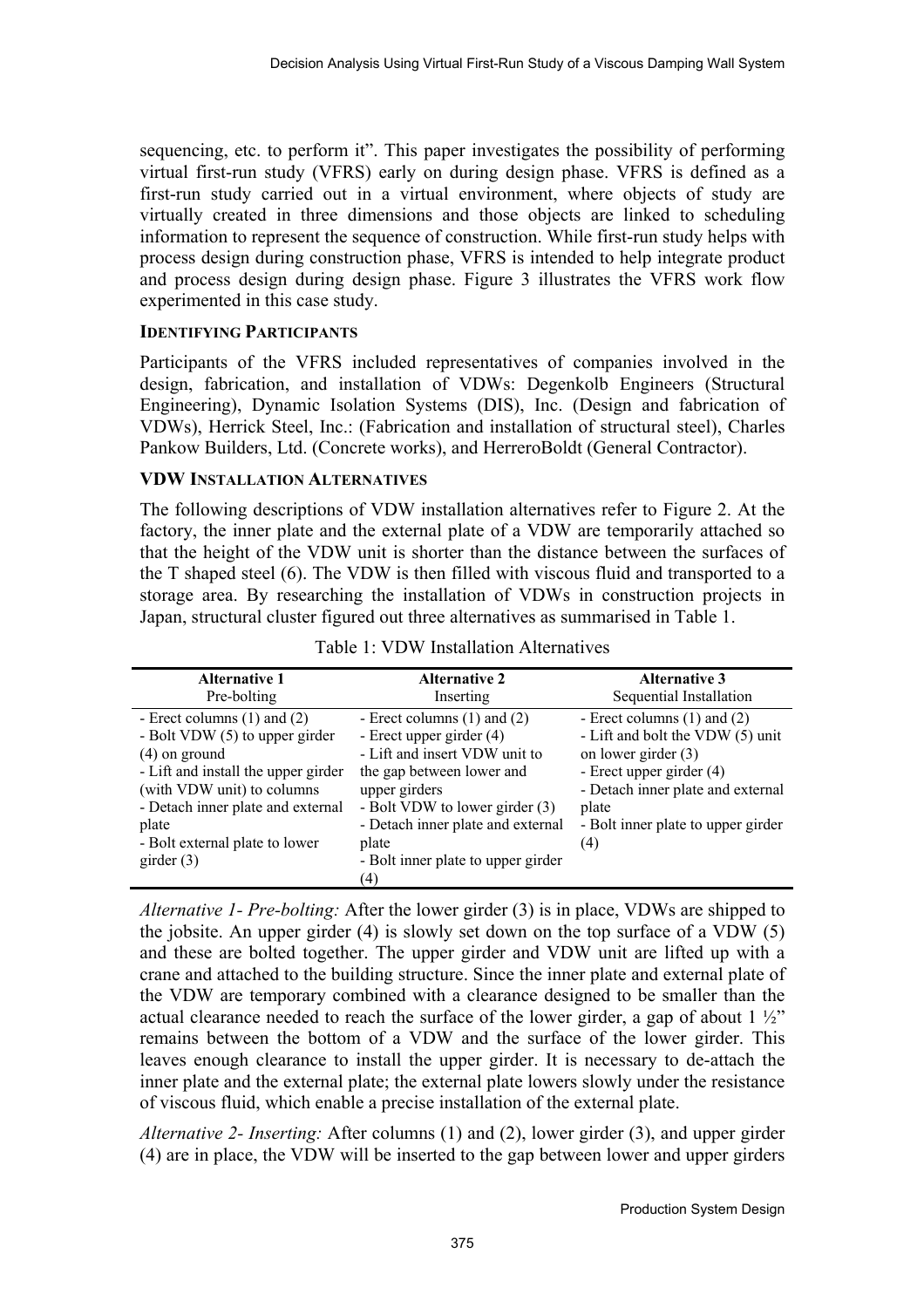and bolted to the lower girder (3). The inner and the external plates of VDW unit are detached so that the inner plate could be lifted up gradually while it is bolted to the upper girder (4).

*Alternative 3- Sequential installation:* After columns (1) and (2) and the lower girder (3) are in place, the VDW (5) will be installed on the lower girder. Then the upper girder (4) will be erected. The inner and external plates of the VDW are detached so that the inner plate can be lifted up gradually while it is bolting to the upper girder (4).

| Category            | <b>Issues/questions</b>                                                          | <b>Suggestions/solutions</b>                                                               |
|---------------------|----------------------------------------------------------------------------------|--------------------------------------------------------------------------------------------|
| Constructability    | Large dimension and density of bolts<br>may prevent access for bolt              | Revise design to reduce diameter of bolts<br>and/or reduce number of bolts. Test new bolts |
|                     | tightening tools<br>T shaped steel with 10" in depth may                         | patent and diameter on a mock up<br>Raise the height of T shaped steel                     |
|                     | not give enough room for bolt                                                    |                                                                                            |
|                     | tightening tools                                                                 |                                                                                            |
|                     | Lost access to bolts after pouring<br>concrete                                   | Raise the height of T shaped steel                                                         |
|                     | Stiffeners under T shaped steel may<br>prevent tool access                       | Structural engineer to review positions of<br>stiffeners. Consider horizontal bolting.     |
| Site logistics      | Two trucks may cause traffic                                                     | VDW to be transported to Herrick shop and                                                  |
|                     | congestion on the street. Possible<br>delay if VDW truck fail to come in<br>time | Herrick will transport columns, girders and<br>VDW together on one truck to the site       |
|                     | Multiple lifts of VDW in windy<br>condition                                      | Ship VDWs in a rack and lift the whole rack<br>to installation area.                       |
|                     | Site constraints                                                                 | No storage area                                                                            |
| Transportation      | How many VDWs per truck?                                                         | Three for 7'x12', Four for 7'x9' and 7'x10'                                                |
|                     | Must VDW be kept strictly vertical<br>at all time?                               | May swing up to 40 degree in a short time,<br>keep vertical during transportation          |
|                     | Duration of transportation from<br>manufacturing facility to site                | From four to five hours                                                                    |
| Fabrication         | Procuring of key materials                                                       | Viscous fluid imported from Japan and steel<br>from US steel mill                          |
|                     | Material lead time                                                               | DIS needs two months since procuring<br>materials to start production                      |
|                     | Production rate                                                                  | Three VDW units per week                                                                   |
|                     | Storage capacity at fabricator                                                   | Up to 155 VDW units                                                                        |
|                     | Shipping schedule                                                                | Three units/week. Max 10 units/week.                                                       |
| <b>Installation</b> | Rate of installation                                                             | Three units/day for alternative 1                                                          |
|                     |                                                                                  | Up to ten units/day for alternative 3                                                      |
|                     | Installation schedule                                                            | Alternative 1: Need close coordination with<br>structure erection sequence.                |
|                     |                                                                                  | Alternative 3: Less coordination needed.                                                   |
|                     | Equipment for site installation                                                  | Tower crane, bolt tightening tools                                                         |
|                     | Labor                                                                            | A crew of six worker                                                                       |
|                     | Impacts of different sizes of VDW<br>on installation                             | No significant impact                                                                      |

Table 2: VFRS Discussion Outcomes

Proceedings for the 17<sup>th</sup> Annual Conference of the International Group for Lean Construction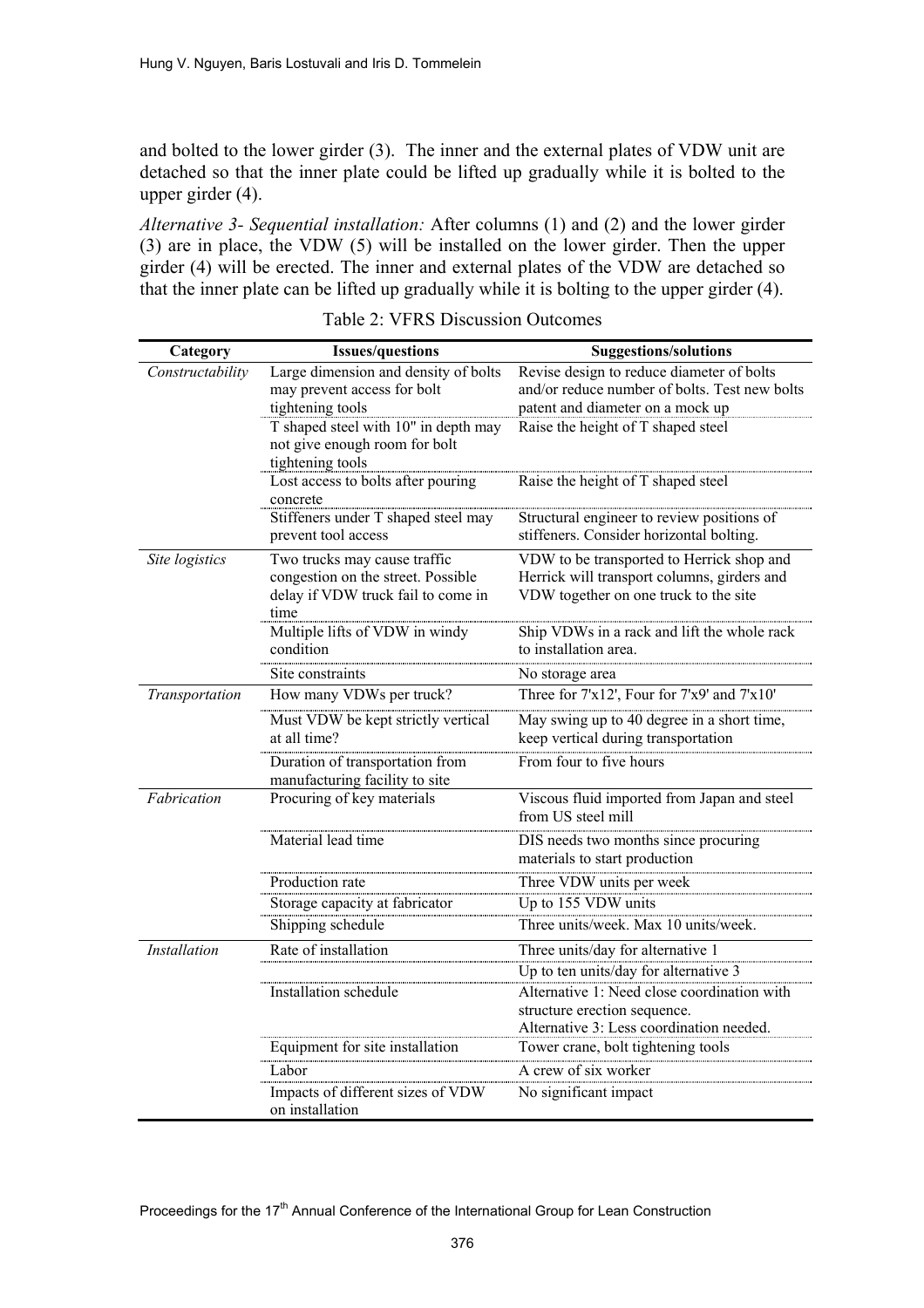#### **ACQUIRE 3D OBJECTS AND SIMULATE VDW INSTALLATION ALTERNATIVES**

Degenkolb used Autodesk Revit Structure 2009 to model the structural steel in 3D, including the VDWs. A modeller then converted this Revit model to Navisworks Manage 2009 file format. 3D models of a tower crane and trucks were appended to allow the simulation of transportation and site equipment operations. The modeller performed 4D sequencing using Navisworks' Animator and Timeliner tools. The Animator allows simulating and capturing movements of objects in 3D space. The Timeliner allows 4D sequencing by connecting 3D objects to scheduling information so that objects will appear according to scheduled activities. The simulation shows the sequence of installation for all three mentioned alternatives. Truck movement and tower crane operations are also simulated to motivate discussion on transportation schedules and site logistics.

#### **PRESENT the 4D SIMULATIONS to Cross-Functional Team**

4D simulations of installation alternatives were presented to the team. Table 2 summarizes key issues and questions raised by the team and solutions suggested. These fall in five categories: constructability, fabrication, transportation, site logistics, and installation. As the result of the discussion, the team came up with another alternative (alternative 4) which was similar to alternative 1 but instead of shipping VDW directly from the fabrication shop (DIS) to the site, VDW will be transported to structural steel fabrication shop (Herrick) and then loaded on the same truck with adjacent columns and girders to be transported to construction site.

#### **PROCESS MAPPING**

Process Mapping is a management tool for understanding how value is delivered; it captures knowledge about processes and then represents that knowledge using generally accepted signs such as boxes and arrows (Adams, 2000). One benefit of process mapping is that it shows coordination processes across organizations. A crossfunctional process mapping technique (Damelio 1996) was used to map major steps of design, fabrication, transportation, and site installation of VDWs (Figure 4).



Figure 4: Process Map of Installation Alternative 4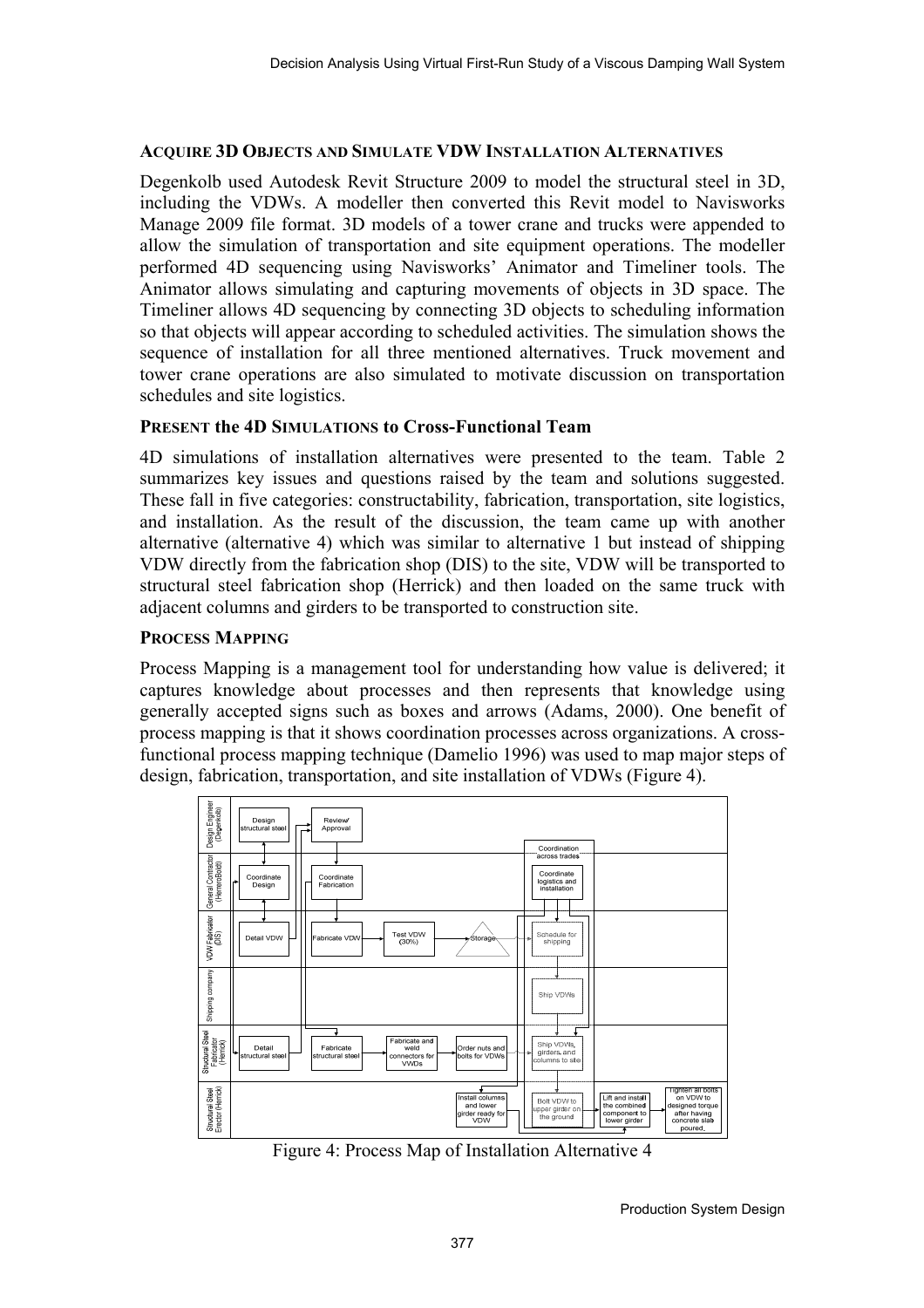| <b>LEGEND</b>                                           | Alternative 1                                     |     | <b>Alternative 2</b>                    |          | <b>Alternative 3</b>                 |     | <b>Alternative 4</b>                        |                |  |  |
|---------------------------------------------------------|---------------------------------------------------|-----|-----------------------------------------|----------|--------------------------------------|-----|---------------------------------------------|----------------|--|--|
| Underline Least Preferred Attribute                     | Pre-bolting                                       |     | Inserting                               |          | Sequencial installation              |     | Pre-bolting                                 |                |  |  |
| Yellow cell = most important Advantage<br>in Factor     | VDW shipped directly to site                      |     |                                         |          |                                      |     | VDW shipped to Herrick shop                 |                |  |  |
| Installation Cost                                       | 356,500<br>S                                      |     | \$<br>463,450                           |          | 320,850<br>\$                        |     | 356,500<br>S                                |                |  |  |
| Storage cost                                            | $\mathbf{s}$                                      |     | \$<br>25.000                            |          | \$<br>20,000                         |     | \$                                          |                |  |  |
| <b>Transportation cost</b>                              | \$<br>108,500                                     |     | \$<br>93,500                            |          | $\overline{\mathbb{S}}$<br>93,500    |     | \$<br>130,200                               |                |  |  |
| <b>TOTAL</b>                                            | \$<br>465,000                                     |     | \$<br>581.950                           |          | \$<br>434.350                        |     | \$<br>486,700                               |                |  |  |
| Factor: Interference                                    | Interferes with the                               |     | Could install a large                   |          | Could install a                      |     | Interferes with structural                  |                |  |  |
| Criteria: Cause work stoppage/                          | structural steel installation                     |     | batch of VDWs after                     |          | batch of VDWs                        |     | steel installation activity.                |                |  |  |
| interference/ productivity losses                       | activity. Steel workers                           |     | finishing structural                    |          | after finishing                      |     | Steel workers and tower                     |                |  |  |
| to related activities or other trade                    | and tower crane need to                           |     | steel of one floor or                   |          | structural steel of                  |     | crane need to shift                         |                |  |  |
| partners. Less is better.                               | shift between structural                          |     | more                                    |          | one floor level                      |     | between structural steel                    |                |  |  |
| Attribute.                                              | steel and VDW                                     |     |                                         |          |                                      |     | and VDW                                     |                |  |  |
| Advantage:                                              |                                                   |     | 0 Much less                             | 50       | Less interference                    | 41  |                                             | $\mathbf 0$    |  |  |
|                                                         |                                                   |     | interference                            |          |                                      |     |                                             |                |  |  |
| Factor: Reliability                                     | This method is used                               |     | Rarely used.                            |          | This method is                       |     | This method is used                         |                |  |  |
| Criteria: Assure reliability of the                     | widely in Japan. Very                             |     | Tolerance may be a                      |          | used in Japan.                       |     | widely in Japan. Very                       |                |  |  |
| method. More is better.                                 | good for handling                                 |     | problem.                                |          | Tolerance may be                     |     | good for handling                           |                |  |  |
| Attribute:                                              | tolerance issues                                  |     |                                         |          | a problem                            |     | <u>Lolerance issues</u>                     |                |  |  |
| Advantage:                                              | Much more reliability                             | 90  |                                         |          | 0 More reliability                   |     | 72 Much more reliability                    | 90             |  |  |
| Factor: Coordination effort                             | <b>Tight coordination needed</b>                  |     | VDWs could arrive                       |          | <b>VDWs could arrive</b>             |     | VDWs shipped to                             |                |  |  |
| between trades.                                         | between DIS, shipping                             |     | after finishing                         |          | after finishing                      |     | Herrick fabrication shop                    |                |  |  |
| Criteria: Reduce the coordination                       | companies, and Herrick                            |     | installation of                         |          | installation of                      |     | and then shipped to site                    |                |  |  |
| effort required between trades.                         | for just-in-time delivery of                      |     | structural steel on                     |          | structural steel on al               |     | with columns and girders                    |                |  |  |
| Less is better.                                         | columns, girders, and                             |     | one or several level                    |          | portion of one level!                |     |                                             |                |  |  |
| Attribute:                                              | <b>VDWs</b>                                       |     |                                         |          |                                      |     |                                             |                |  |  |
| Advantage.                                              |                                                   |     | 0 Much less                             |          | 65 Less coordination                 |     | 55 Less coordination                        | 55             |  |  |
|                                                         |                                                   |     | coordination                            |          |                                      |     |                                             |                |  |  |
| Factor: Street congestion                               | Two trucks on street                              |     | One truck at a time,                    |          | One truck at a time,                 |     | One truck on street                         |                |  |  |
| Criteria: Less is better.                               | during installation                               |     | unload quickly                          |          | unload quickly                       |     | during installation                         |                |  |  |
| Attribute.<br>Advantage.                                |                                                   |     |                                         |          |                                      |     |                                             |                |  |  |
|                                                         |                                                   |     | 0 Much less<br>congestion               |          | 70 Much less<br>congestion           |     | 70 Much less congestion                     | 70             |  |  |
| Factor: Tower crane usage                               | May need one lift for                             |     | Could lift a rack                       |          | Could lift a rack                    |     | May need one lift for                       |                |  |  |
| Criteria: Reduce occupancy of                           | every combined                                    |     | contaning three to                      |          | contaning three to                   |     | every combined                              |                |  |  |
| tower crane or other handling                           | VDW+upper girder                                  |     | four VDWs and                           |          | four VDWs and                        |     | VDW+upper girder                            |                |  |  |
| equipments. Less is better                              |                                                   |     | place it on structural                  |          | place it on                          |     |                                             |                |  |  |
| <b>Attribute</b>                                        |                                                   |     | steel                                   |          | structural steel                     |     |                                             |                |  |  |
| Advantage.                                              |                                                   |     | 0 Less crane usage                      | 44       | Less crane usage                     | 44  |                                             | $\overline{0}$ |  |  |
| Factor: Temporary space                                 | No temporary space                                |     | Need to temporary                       |          | Need to temporary                    |     | No temporary space                          |                |  |  |
| Criteria: Minimize temporary                            | needed                                            |     | place VDWs on                           |          | place VDWs on                        |     | needed                                      |                |  |  |
| space usage for VDW handling                            |                                                   |     | structural steel                        |          | structural steel                     |     |                                             |                |  |  |
| and movement. Less is better.                           |                                                   |     |                                         |          |                                      |     |                                             |                |  |  |
| Attribute.<br>Advantage:                                | <b>Much less temporary</b>                        | 40  |                                         | $\Omega$ |                                      |     | 0 Much less temporary                       | 40             |  |  |
|                                                         | space                                             |     |                                         |          |                                      |     | pace                                        |                |  |  |
| Factor: Labor safety                                    | VDW and upper girder                              |     | All connection                          |          | All connection                       |     | VDW and upper girder                        |                |  |  |
| Criteria: Assure safety for                             | bolted on ground.                                 |     | performed on                            |          | performed on                         |     | bolted on ground.                           |                |  |  |
| workers. More is better.                                |                                                   |     | structural steel                        |          | structural steel                     |     |                                             |                |  |  |
| Attribute<br>Advantage.                                 |                                                   | 60  |                                         | O        |                                      |     |                                             | 60             |  |  |
|                                                         | Much more safe                                    |     |                                         |          |                                      |     | 0 Much more safe                            |                |  |  |
| Factor: Ease of installation                            | The resistance of viscous                         |     | Given the large size                    |          | Need to tight up                     |     | The resistance of                           |                |  |  |
| Criteria: Ease for worker's<br>operations and equipment | fluid allow external plate<br>of the VDW lowering |     | and weight of VDWs.                     |          | upper bolts in a<br>certain sequence |     | viscous fluid allow                         |                |  |  |
| operations during installation.                         |                                                   |     | The team has not<br>figured out exactly |          |                                      |     | external plate of the                       |                |  |  |
| More is better                                          | down slowly, which<br>enable a precise            |     | how the VDW could                       |          | for the inner plate<br>to raise up   |     | VDW lowering down<br>slowly, which enable a |                |  |  |
| Attribute:                                              | installation of the external                      |     | be inserted into the                    |          |                                      |     | precise installation of the                 |                |  |  |
|                                                         | plate on lower girder.                            |     | gap between girders                     |          |                                      |     | external plate on lower                     |                |  |  |
|                                                         |                                                   |     |                                         |          |                                      |     | nirdor                                      |                |  |  |
|                                                         | Advantage Much more ease of                       | 100 |                                         |          | 0 More ease of                       |     | 75 Much more ease of                        | 100            |  |  |
|                                                         | installation                                      |     |                                         |          | installation                         |     | <b>Linstallation</b>                        |                |  |  |
|                                                         |                                                   | 290 |                                         | 229      |                                      | 357 |                                             | 415            |  |  |

|  | Figure 5: Choosing By Advantages Decision Making (In Courtesy of CHH IPD Team) |  |  |  |  |  |  |  |  |  |  |  |
|--|--------------------------------------------------------------------------------|--|--|--|--|--|--|--|--|--|--|--|
|--|--------------------------------------------------------------------------------|--|--|--|--|--|--|--|--|--|--|--|

# **CHOOSING BY ADVANTAGES (CBA)**

The IPD team at CHH project has been using the Choosing By Advantages Decisionmaking System (Suhr 1999) as the method for making decisions. The CBA system is based on several key principles including: "Decisions must be anchored to the relevant facts" and "Decisions must be based on the importance of advantages" (Suhr 1999). In CBA terminology, a *Factor* is a container of information and data. It contains the criteria, specific attributes of the alternatives and consequential advantages. A *Criterion* is a decision rule or guideline established by the decision maker. The priority of a criterion can be written as a must (mandatory) or a want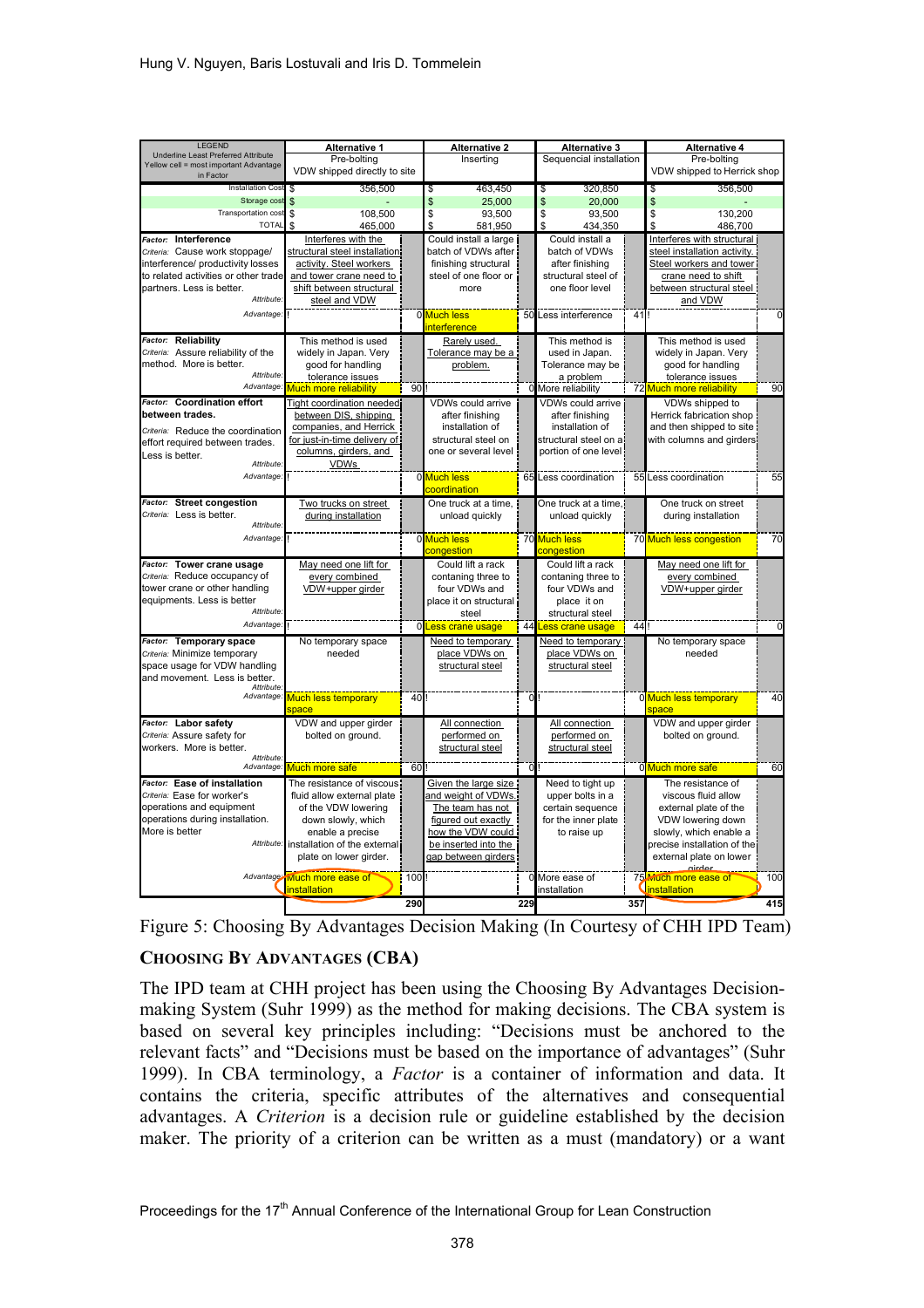(desirable). An *Attribute* is a characteristic, quality or consequence of one alternative. An *Advantage* is a beneficial difference between two attributes (Koga 2008).

Given various factors that need to be considered in selecting an installation option, the cross-functional team decided to use CBA to analyze advantages of the identified alternatives. Assuring safety, reliability, and ease of installation were determined as factors containing 'must' criteria. Minimizing unnecessary transportation, movement, temporary storage, and waiting for material, equipment, and labour were determined as factors containing 'want' criteria. By the time of submitting this paper, the CBA table has not been completed because data continues to be gathered and it is not the last responsible moment for this decision. The preliminary CBA results are presented in Figure 5. When the importance of the advantage, "*Much more ease of installation*" was weighed against the importance of the other advantages, it was deemed to be the paramount advantage. It was placed at the top of the importance scale in position 100. All other advantages were individually weighted by the team on the same scale of importance relative to the paramount advantage and one another. Alternative 2 would be eliminated since it does not pass the must criterion on 'ease of installation' factor. Alternative 1 would be rejected since it is about \$30,000 more expensive but has 67 units of importance less than alternative 3. Although alternative 4 costs about \$52,000 more than alternative 3, it ranked highest, in terms of total importance of advantages, at 415. In addition, it is better than alternative 3 in all three 'must' criteria. The team may decide to select alternative 4 to install the VDW system if they would together decide that the total increment in the total importance of advantages outweighs the increment in cost, or vice-versa.

# **RECOMMENDED WORK FLOW FOR VFRS**

A VFRS work flow as illustrated in Figure 3 is recommended for future supply chain coordination meetings at CHH project. Right from the design development phase, an integrated team of designers, engineers and specialty contractors could perform a VFRS of construction processes to understand the impact of design decisions on coordination, logistics, and construction/installation processes. Specialty contractors examine operations in virtual environments and bring their experience and ideas to investigate alternative ways of doing the work or to suggest changes to design to improve constructability. In a VFRS, a 4D simulation helps cross-functional team generate ideas, communicate design and construction knowledge, evaluate advantages and costs of each alternative, and decide on a best alternative for work structuring.

# **CONCLUSIONS**

The present paper introduces a VFRS framework that helps generate an integrated product, process, and resource model to support design coordination, construction planning and operation design. The main components of the VFRS framework include 4D simulation, integrated team coordination meeting, process mapping, and CBA. While FRS helps with process design during construction phase, VFRS help integrate product and process design during design phase. Effectiveness of the VFRS framework was illustrated by a VDW case study of at CHH project. By visualizing construction processes to a project team, VFRS facilitates the coordination between specialists, assists look-ahead planning, and yields reliable estimates of manpower and process-related cost. Further research needs to aim at developing guidelines for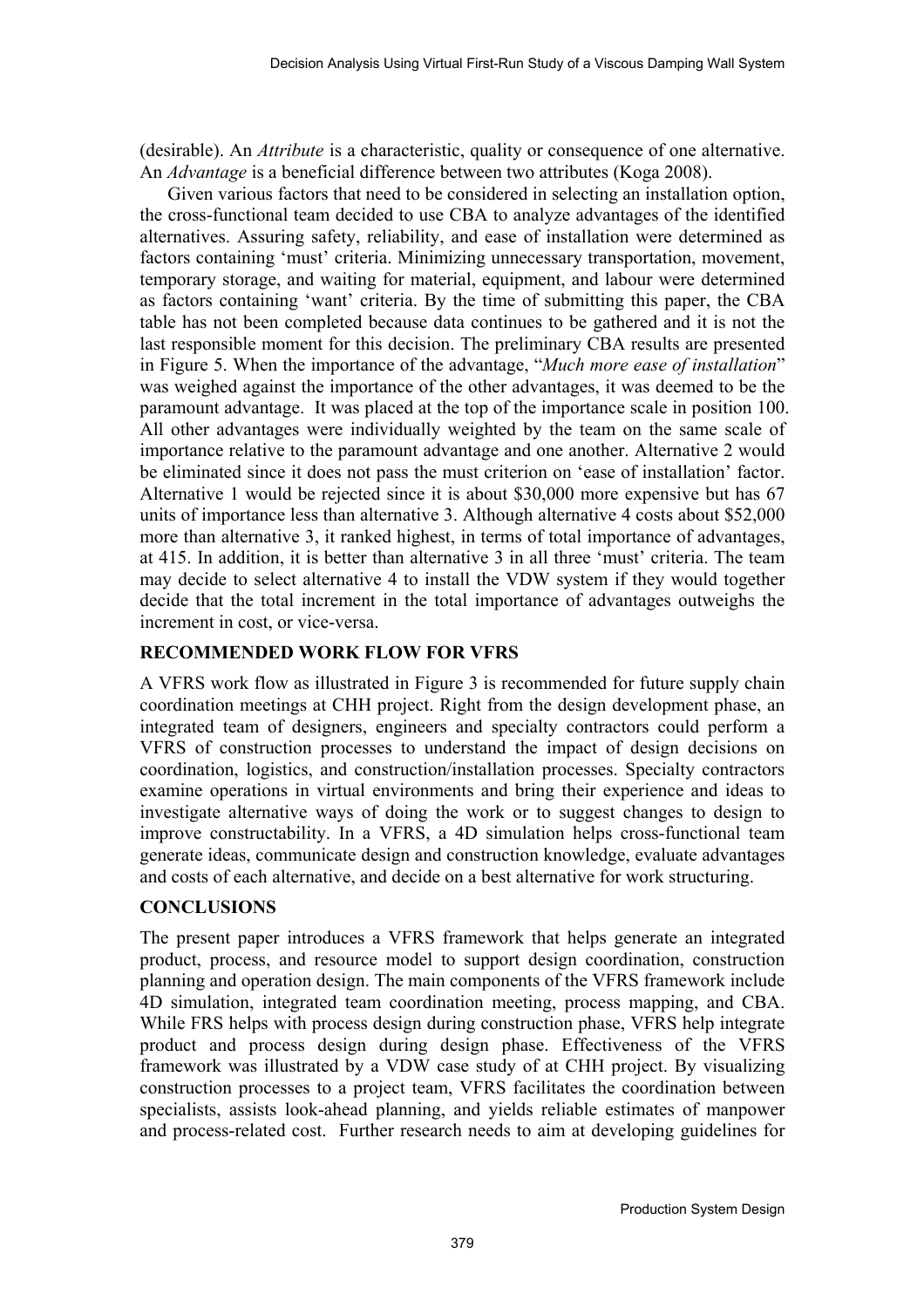populating resource and cost data generated by VFRS to 3D objects to facilitate construction planning and control.

## **ACKNOWLEDGEMENT**

We would like to thank  $P^2SL$ , HerreroBoldt, and the Vietnam Education Foundation for providing research grants for the first author to implement this research. We are also grateful to CPMC, Sutter Health, and the IPD team at CHH project for their generosity in providing training and unlimited access to project data and personnel.

#### **REFERENCES**

- Adams, L. (2000). "Mapping Yields Manufacturing Insights." Quality Magazine. 39, 5. 62-66.
- Akinci, B., Fischer, M., Kunz, J., Levitt, R. (2002) "Representing Work Spaces Generically in Construction Method Models." *Journal of Construction Engineering and Management,* Vol. 128, No. 4, 296-305.
- Ballard, G. (1999). "Work structuring." *White Paper-5*, Lean Construction Institute, Ketchum, Id., (http://www.leanconstruction.org/pdf/WP5-WorkStructuring.pdf).
- Ballard, G. (2000). "Lean Project Delivery System." *White Paper* 8, Lean Construction Institute (http://www.leanconstruction.org/pdf/WP8-LPDS.pdf)
- Ballard, G., and Howell, G. (1997). "Implementing lean construction: Improving downstream performance." Lean construction, Rotterdam, Netherlands, 111–125.
- Ballard, G., Koskela, L., Howell, G. and Zabelle, T. (2001). "Production System Design in Construction" *Proceedings of the 9th Annual Conference of the International Group for Lean Construction*, Singapore.
- Damelio*,* R*.*(1996)*.* Basics of process mapping. New York: Productivity Press*.*
- Hartmann, T., and Fischer, M. (2007). "Supporting the constructability review with 3D/4D models." *Building Research & Information* 35 (1) 70–80. Taylor & Francis.
- IPDT (Integrated Project Delivery Team) (2007). Integrated Form of Agreement (IFOA). Cathedral Hill Hospital Project, San Francisco, CA.
- Kamat, V.R., and Martinez, J.C. (2001). "Visualizing Simulated Construction Operations in 3D." *Journal of Computing in Civil Engineering* 15 (4): 329--337.
- Koga J., (2008). "Introductory Guidelines to Sound Decisionmaking." Choosing By Advantages training handout. Cathedral Hill Hospital Project.
- LCI (2008). Lean Construction Institute website, link http://www. leanconstruction.org/glossary.htm. Accesses 03/10/2009.
- Li, H., Huang, T., Kong, C.W., Guo, H.J., Baldwin, A., Chan, N., Wong, J. (2008), "Integration design and construction through virtual prototyping", *Automation in Construction*, Vol. 17 No.8, pp.915-22.
- Lichtig, W.A. (2005). "Sutter Health: Developing a Contracting Model to Support Lean Project Delivery." *Lean Construction Journal*, Vol 2 No 1 pp 105-112.
- Lostuvali, B., Love, J., and Hazelton, R., (2009). "Lean enabled structural informational modeling". Unpublished research report.
- Macomber H., Howell G., and Barberio J. (2007). "Target-Value Design: Nine Foundational Practices for Delivering Surprising Client Value." *The American Institute of Architects, Practice Management Digest*. Accessed 03/15/2009.
- Parrish, K., Wong, J.M., Tommelein, I.D. and Stojadinovic, B. (2008). "Set-based Design: Case Study on Innovative Hospital Design" in Tzortzopoulos, P. and Kagioglou, M. (editors). *Proceedings of the 16th Annual Conference of the International Group for Lean Construction,* 16–18 July, Manchester, UK.

Proceedings for the 17<sup>th</sup> Annual Conference of the International Group for Lean Construction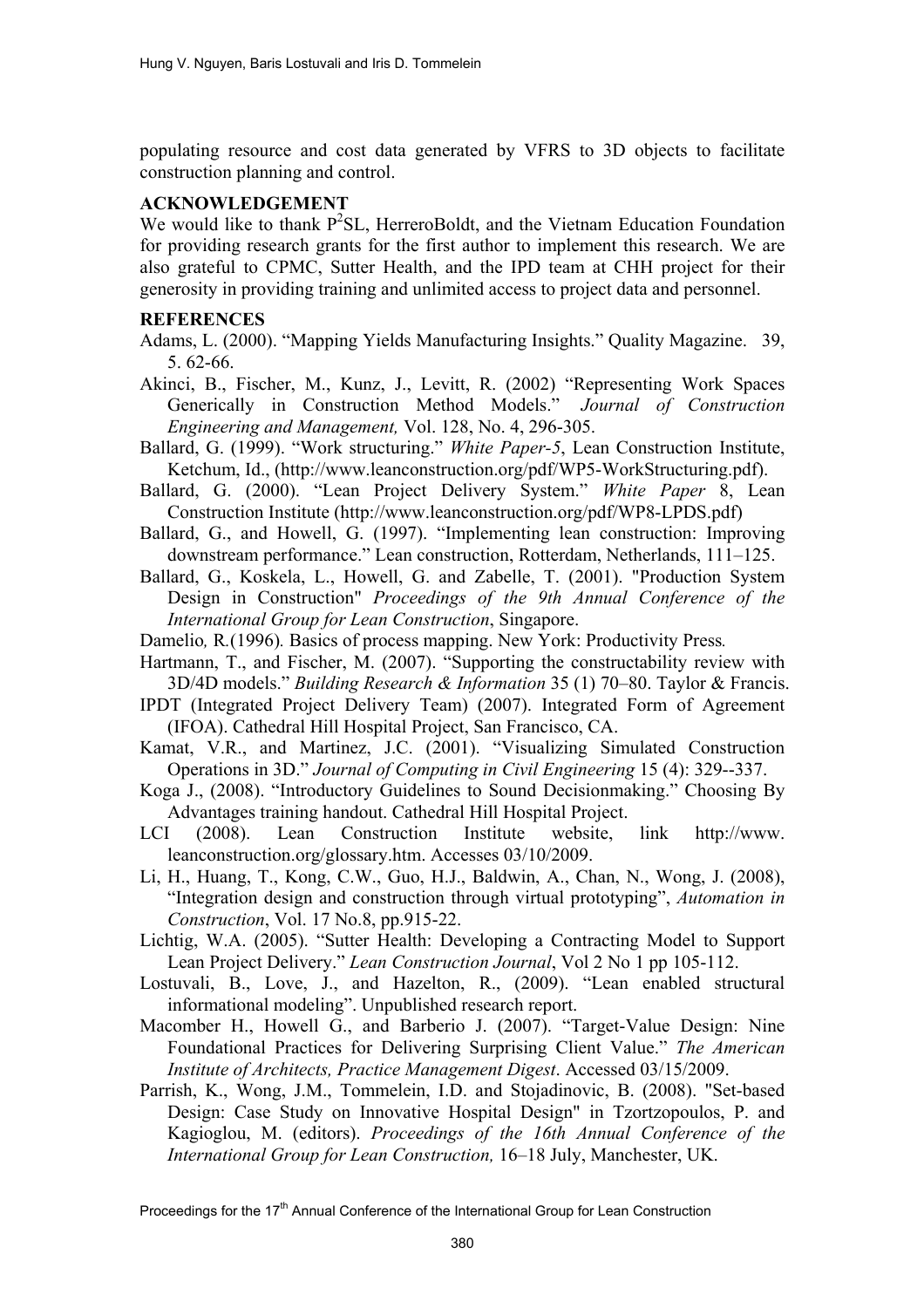- Suhr*,* J*.* (1999). The choosing by advantages decisionmaking system. Westport, Connecticut: Quorum Books
- Tommelein, I.D., Riley, D., and Howell, G. A. (1999). "Parade game: Impact of work flow variability on trade performance." *Journal of Construction Engineering and Management*, 125(5), 304–310.
- Tsao, C.C.Y., Tommelein, I.D., Swanlund, E., and Howell, G.A. (2004). "Work Structuring to Achieve Integrated Product-Process Design." ASCE, *Journal of Construction Engineering and Management*, Nov/Dec, 130 (6) 780-789.